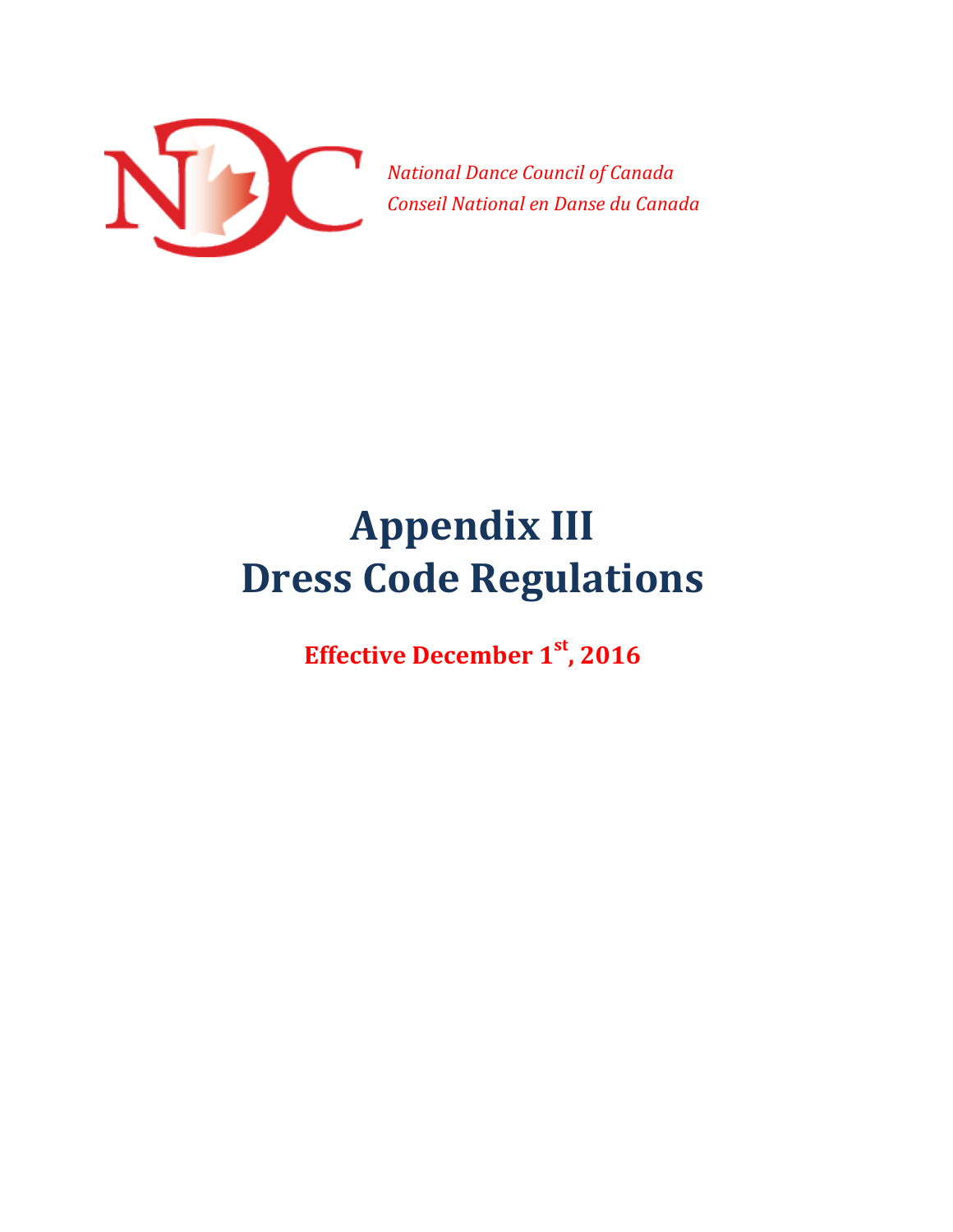| <b>BOY</b>                 | <b>BALLROOM / SMOOTH Juvenile</b>                                                                                        |  |
|----------------------------|--------------------------------------------------------------------------------------------------------------------------|--|
|                            | <b>All levels</b>                                                                                                        |  |
| COSTUME - GENERAL          | NOT ALLOWED: International costume                                                                                       |  |
| <b>SHIRT</b>               | Plain white or black shirt with long sleeves, with black tie or black bow tie; White or black turtleneck is<br>permitted |  |
|                            | Black trousers (pants); High waist black trousers (pants) are permitted                                                  |  |
| PANTS                      | Plain black belt is permitted                                                                                            |  |
|                            | NOT ALLOWED: Jeans and leather pants                                                                                     |  |
| ACCESSORIES and<br>MAKE-UP | NOT ALLOWED: Jewelry, Face make-up, Any form of body make-up                                                             |  |

| <b>GIRL</b>               | <b>BALLROOM / SMOOTH</b><br><b>Juvenile</b>                                                                       |  |  |
|---------------------------|-------------------------------------------------------------------------------------------------------------------|--|--|
|                           | <b>All levels</b>                                                                                                 |  |  |
|                           | Simple dress; Leotard with skirt or wrap-around skirt                                                             |  |  |
|                           | The whole dress must be made of the same material, either one-color or printed; Must have sleeves                 |  |  |
| <b>DRESS - GENERAL</b>    | NOT ALLOWED: International costume                                                                                |  |  |
|                           | NOT ALLOWED: Slash-neck leotard or dress with one sleeve; Leotard or dress with shoe string straps or straps      |  |  |
|                           | of any description; Sleeveless leotard or dress with frills on shoulder; Pants, jeans, shorts                     |  |  |
|                           | Length between knee and mid-calf; Uniform length                                                                  |  |  |
| <b>DRESS - SKIRT</b>      | NOT ALLOWED: Openings in the skirt; Feathered trim, Fringe, Fringe trim, Frill; Skirt made up of strips; Split up |  |  |
|                           | front                                                                                                             |  |  |
| <b>DRESS - OPENINGS</b>   | NOT ALLOWED: Bare midriffs; Cut-out bodices front or back                                                         |  |  |
| <b>DRESS - DECORATION</b> | NOT ALLOWED: Sequins, Diamantes, Rhinestones, Feathers, Metallic thread, Fringe, Lace, Bow, Frill,                |  |  |
|                           | Fluorescent paint, or any other similar decoration or trimming                                                    |  |  |
| <b>DRESS - MATERIAL</b>   | NOT ALLOWED: See-through material, Body stocking material, Skin tone material, Lace material                      |  |  |
| <b>DRESS - OTHER</b>      | NOT ALLOWED: Slashed thighs                                                                                       |  |  |
|                           | Buttock of the female partner must be covered all the time                                                        |  |  |
| <b>UNDERWEAR</b>          | NOT ALLOWED: Skin tone underwear; Tangas                                                                          |  |  |
| <b>FOOTWEAR</b>           | Ankle level white socks optional; Flat dancing shoes must be worn                                                 |  |  |
| <b>ACCESSORIES and</b>    | NOT ALLOWED: Arm bands, chokers or headbands; Decoration on dress; Fake eyelashes; Fake fingernails;              |  |  |
| MAKE-UP                   | Colored or glitter hair spray; Face make-up; Any form of body make-up                                             |  |  |
| <b>HAIR</b>               | Long hair must be attached in a bun                                                                               |  |  |

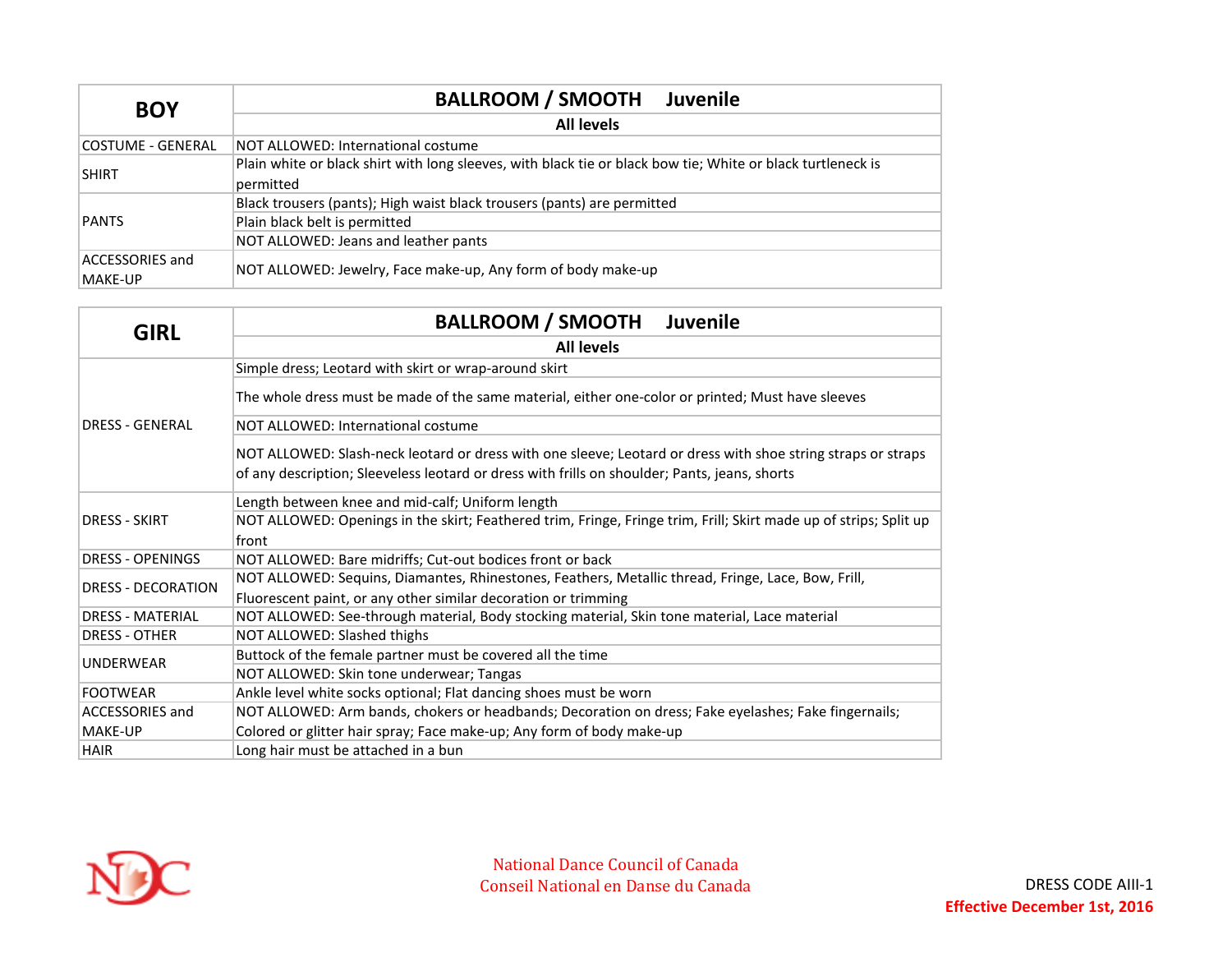| <b>BOY</b>                 | LATIN / RHYTHM<br>Juvenile                                                                                               |  |
|----------------------------|--------------------------------------------------------------------------------------------------------------------------|--|
|                            | <b>All levels</b>                                                                                                        |  |
| COSTUME - GENERAL          | NOT ALLOWED: International costume                                                                                       |  |
| <b>SHIRT</b>               | Plain white or black shirt with long sleeves, with black tie or black bow tie; White or black turtleneck is<br>permitted |  |
|                            | Black trousers (pants); High waist black trousers (pants) are permitted                                                  |  |
| PANTS                      | Plain black belt is permitted                                                                                            |  |
|                            | NOT ALLOWED: Jeans and leather pants                                                                                     |  |
| ACCESSORIES and<br>MAKE-UP | NOT ALLOWED: Jewelry, Face make-up, Any form of body make-up                                                             |  |

| <b>GIRL</b>                                                                                   | LATIN / RHYTHM Juvenile                                                                                           |  |  |
|-----------------------------------------------------------------------------------------------|-------------------------------------------------------------------------------------------------------------------|--|--|
|                                                                                               | <b>All levels</b>                                                                                                 |  |  |
|                                                                                               | Simple dress; Leotard with skirt or wrap-around skirt                                                             |  |  |
|                                                                                               | The whole dress must be made of the same material, either one-color or printed; Must have sleeves                 |  |  |
| <b>DRESS - GENERAL</b>                                                                        | NOT ALLOWED: International costume                                                                                |  |  |
|                                                                                               | NOT ALLOWED: Slash-neck leotard or dress with one sleeve; Leotard or dress with shoe string straps or straps      |  |  |
| of any description; Sleeveless leotard or dress with frills on shoulder; Pants, jeans, shorts |                                                                                                                   |  |  |
|                                                                                               | Length no higher than mid-thigh; Uniform length                                                                   |  |  |
| <b>DRESS - SKIRT</b>                                                                          | NOT ALLOWED: Openings in the skirt; Feathered trim, Fringe, Fringe trim, Frill; Skirt made up of strips; Split up |  |  |
|                                                                                               | front                                                                                                             |  |  |
| <b>DRESS - OPENINGS</b>                                                                       | NOT ALLOWED: Bare midriffs; Cut-out bodices front or back                                                         |  |  |
|                                                                                               | NOT ALLOWED: Sequins, Diamantes, Rhinestones, Feathers, Metallic thread, Fringe, Lace, Bow, Frill,                |  |  |
| <b>DRESS - DECORATION</b>                                                                     | Fluorescent paint, or any other similar decoration or trimming                                                    |  |  |
| <b>DRESS - MATERIAL</b>                                                                       | NOT ALLOWED: See-through material, Body stocking material, Skin tone material, Lace material                      |  |  |
| <b>DRESS - OTHER</b>                                                                          | NOT ALLOWED: Slashed thighs                                                                                       |  |  |
|                                                                                               | Buttock of the female partner must be covered all the time                                                        |  |  |
| <b>UNDERWEAR</b>                                                                              | NOT ALLOWED: Skin tone underwear; Tangas                                                                          |  |  |
| <b>FOOTWEAR</b>                                                                               | Ankle level white socks optional; Flat dancing shoes must be worn                                                 |  |  |
| <b>ACCESSORIES and</b>                                                                        | NOT ALLOWED: Arm bands, chokers or headbands; Decoration on dress; Fake eyelashes; Fake fingernails;              |  |  |
| MAKE-UP                                                                                       | Colored or glitter hair spray; Face make-up; Any form of body make-up                                             |  |  |
| <b>HAIR</b>                                                                                   | Long hair must be attached in a bun                                                                               |  |  |

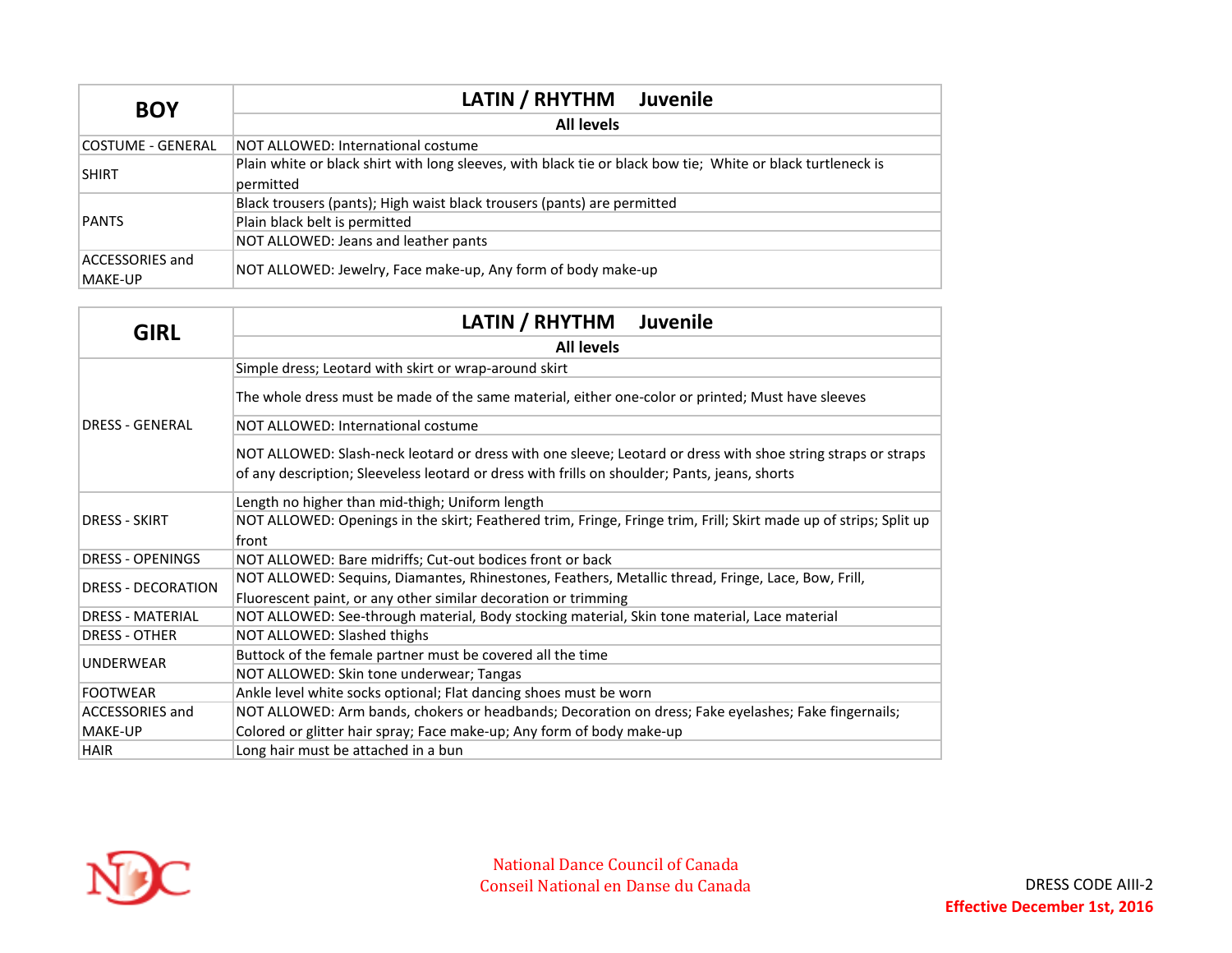| <b>BOY</b>        | <b>BALLROOM / SMOOTH Junior</b>                                       |                                                                                                                                              |  |
|-------------------|-----------------------------------------------------------------------|----------------------------------------------------------------------------------------------------------------------------------------------|--|
|                   | Beginners, Pre-Bronze, Bronze                                         | Silver, Gold, Pre-Championship, Championship                                                                                                 |  |
| COSTUME - GENERAL | NOT ALLOWED: International costume                                    |                                                                                                                                              |  |
| <b>SHIRT</b>      | Plain white or black shirt with long sleeves, with black tie or black |                                                                                                                                              |  |
|                   | bow tie; White or black turtleneck is permitted                       | Black tail suit with white shirt, with white bow tie; Black suit, with<br>white shirt, with black bow tie or black tie; Black jacket without |  |
| <b>PANTS</b>      | Black trousers (pants); High waist black trousers (pants) are         |                                                                                                                                              |  |
|                   | permitted                                                             | sleeves is permitted, with black or white shirt, with long sleeves, with<br>black bow tie or black tie                                       |  |
|                   | Plain black belt is permitted                                         |                                                                                                                                              |  |
|                   | NOT ALLOWED: Jeans and leather pants                                  |                                                                                                                                              |  |
| <b>OTHER</b>      | NOT ALLOWED: Jewelry                                                  |                                                                                                                                              |  |

| <b>GIRL</b>               | <b>BALLROOM / SMOOTH Junior</b>                                                               |                                                            |  |
|---------------------------|-----------------------------------------------------------------------------------------------|------------------------------------------------------------|--|
|                           | Beginners, Pre-Bronze, Bronze                                                                 | Silver, Gold, Pre-Championship, Championship               |  |
|                           | Simple dress; Leotard with skirt or wrap-around skirt                                         |                                                            |  |
|                           | The whole dress must be made of the same material, either one-color                           |                                                            |  |
|                           | or printed; Must have sleeves                                                                 |                                                            |  |
| <b>DRESS - GENERAL</b>    | NOT ALLOWED: International costume                                                            | Competition style dress                                    |  |
|                           | NOT ALLOWED: Slash-neck leotard or dress with one sleeve; Leotard                             |                                                            |  |
|                           | or dress with shoe string straps or straps of any description;                                |                                                            |  |
|                           | Sleeveless leotard or dress with frills on shoulder; Pants, jeans, shorts                     |                                                            |  |
|                           | Length between knee and mid-calf; Uniform length                                              |                                                            |  |
| <b>DRESS - SKIRT</b>      | NOT ALLOWED: Openings in the skirt; Feathered trim, Fringe, Fringe                            |                                                            |  |
|                           | trim, Frill; Skirt made up of strips; Split up front                                          |                                                            |  |
| <b>DRESS - OPENINGS</b>   | NOT ALLOWED: Bare midriffs; Cut-out bodices front or back                                     |                                                            |  |
|                           | NOT ALLOWED: Sequins, Diamantes, Rhinestones, Feathers, Metallic   NOT ALLOWED: Jeans, shorts |                                                            |  |
| <b>DRESS - DECORATION</b> | thread, Fringe, Lace, Bow, Frill, Fluorescent paint, or any other similar                     |                                                            |  |
|                           | decoration or trimming                                                                        |                                                            |  |
| <b>DRESS - MATERIAL</b>   | NOT ALLOWED: See-through material, Body stocking material, Skin                               |                                                            |  |
|                           | tone material, Lace material                                                                  |                                                            |  |
| <b>UNDERWEAR</b>          | Buttock of the female partner must be covered all the time                                    | Buttock of the female partner must be covered all the time |  |
|                           | NOT ALLOWED: Skin tone underwear; Tangas                                                      | NOT ALLOWED: Skin tone underwear; Tangas                   |  |
| <b>HAIR</b>               | Long hair must be attached in a bun                                                           |                                                            |  |

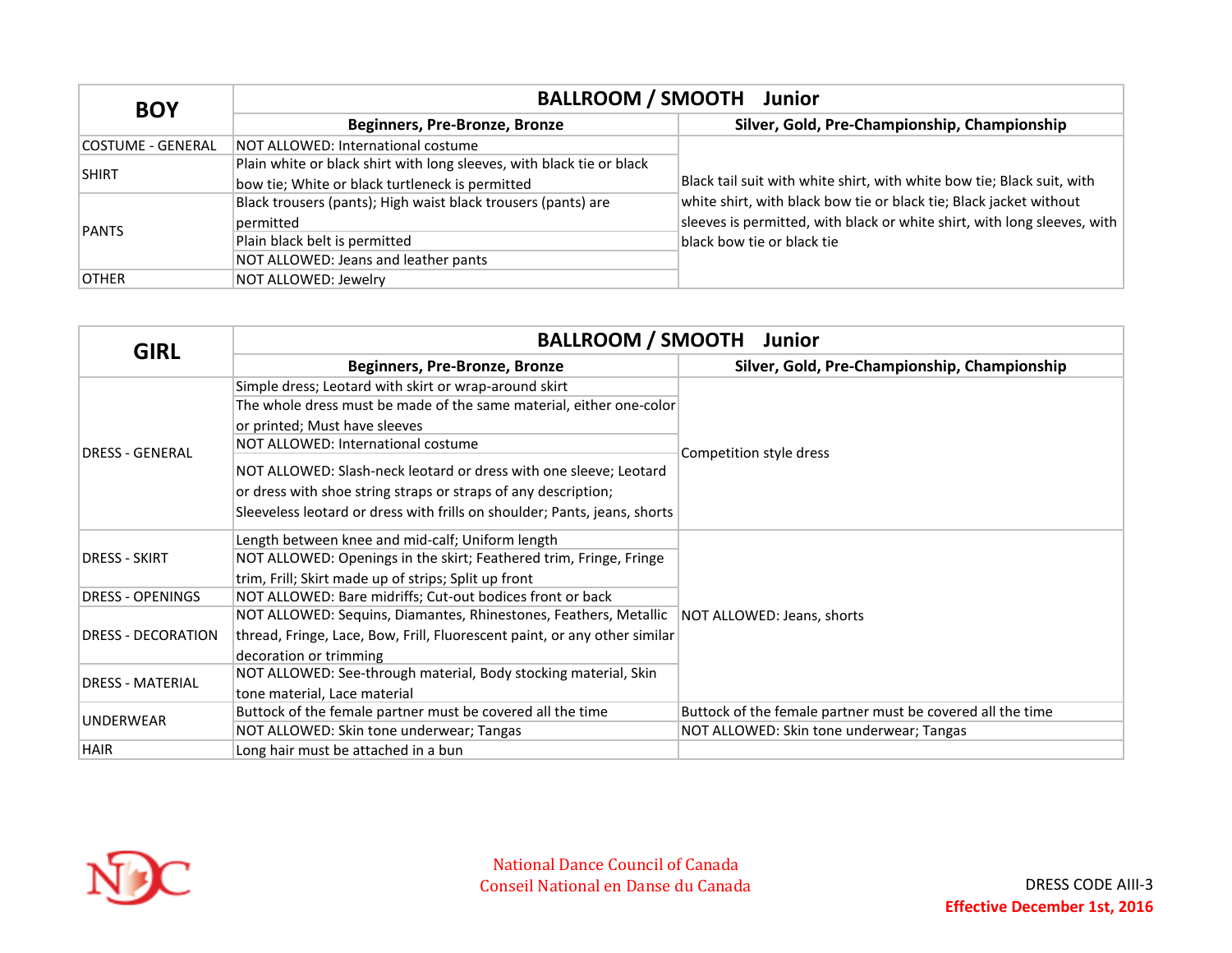| <b>BOY</b>        | LATIN / RHYTHM Junior                                                 |                                                                |  |
|-------------------|-----------------------------------------------------------------------|----------------------------------------------------------------|--|
|                   | Beginners, Pre-Bronze, Bronze                                         | Silver, Gold, Pre-Championship, Championship                   |  |
| COSTUME - GENERAL | NOT ALLOWED: International costume                                    |                                                                |  |
| <b>SHIRT</b>      | Plain white or black shirt with long sleeves, with black tie or black | Competition style outfit; No restriction on color combinations |  |
|                   | bow tie; White or black turtleneck is permitted                       |                                                                |  |
|                   | Black trousers (pants); High waist black trousers (pants) are         | High waist trousers (pants) are permitted                      |  |
| <b>PANTS</b>      | permitted                                                             |                                                                |  |
|                   | Plain black belt is permitted                                         |                                                                |  |
|                   | NOT ALLOWED: Jeans and leather pants                                  | NOT ALLOWED: Jeans and leather pants                           |  |
| <b>OTHER</b>      | NOT ALLOWED: Jewelry                                                  |                                                                |  |

| <b>GIRL</b>               | LATIN / RHYTHM<br><b>Junior</b>                                           |                                                            |  |
|---------------------------|---------------------------------------------------------------------------|------------------------------------------------------------|--|
|                           | Beginners, Pre-Bronze, Bronze                                             | Silver, Gold, Pre-Championship, Championship               |  |
|                           | Simple dress; Leotard with skirt or wrap-around skirt                     |                                                            |  |
|                           | The whole dress must be made of the same material, either one-color       |                                                            |  |
|                           | or printed; Must have sleeves                                             |                                                            |  |
| <b>DRESS - GENERAL</b>    | NOT ALLOWED: International costume                                        | Competition style dress                                    |  |
|                           | NOT ALLOWED: Slash-neck leotard or dress with one sleeve; Leotard         |                                                            |  |
|                           | or dress with shoe string straps or straps of any description;            |                                                            |  |
|                           | Sleeveless leotard or dress with frills on shoulder; Pants, jeans, shorts |                                                            |  |
|                           | Length no higher than mid-thigh; Uniform length                           |                                                            |  |
| <b>DRESS - SKIRT</b>      | NOT ALLOWED: Openings in the skirt; Feathered trim, Fringe, Fringe        |                                                            |  |
|                           | trim, Frill; Skirt made up of strips; Split up front                      |                                                            |  |
| <b>DRESS - OPENINGS</b>   | NOT ALLOWED: Bare midriffs; Cut-out bodices front or back                 |                                                            |  |
|                           | NOT ALLOWED: Sequins, Diamantes, Rhinestones, Feathers, Metallic          | NOT ALLOWED: Jeans, shorts                                 |  |
| <b>DRESS - DECORATION</b> | thread, Fringe, Lace, Bow, Frill, Fluorescent paint, or any other similar |                                                            |  |
|                           | decoration or trimming                                                    |                                                            |  |
| <b>DRESS - MATERIAL</b>   | NOT ALLOWED: See-through material, Body stocking material, Skin           |                                                            |  |
|                           | tone material, Lace material                                              |                                                            |  |
| <b>DRESS - OTHER</b>      | NOT ALLOWED: Slashed thighs                                               |                                                            |  |
| <b>UNDERWEAR</b>          | Buttock of the female partner must be covered all the time                | Buttock of the female partner must be covered all the time |  |
|                           | NOT ALLOWED: Skin tone underwear; Tangas                                  | NOT ALLOWED: Skin tone underwear; Tangas                   |  |
| <b>HAIR</b>               | Long hair must be attached in a bun                                       |                                                            |  |

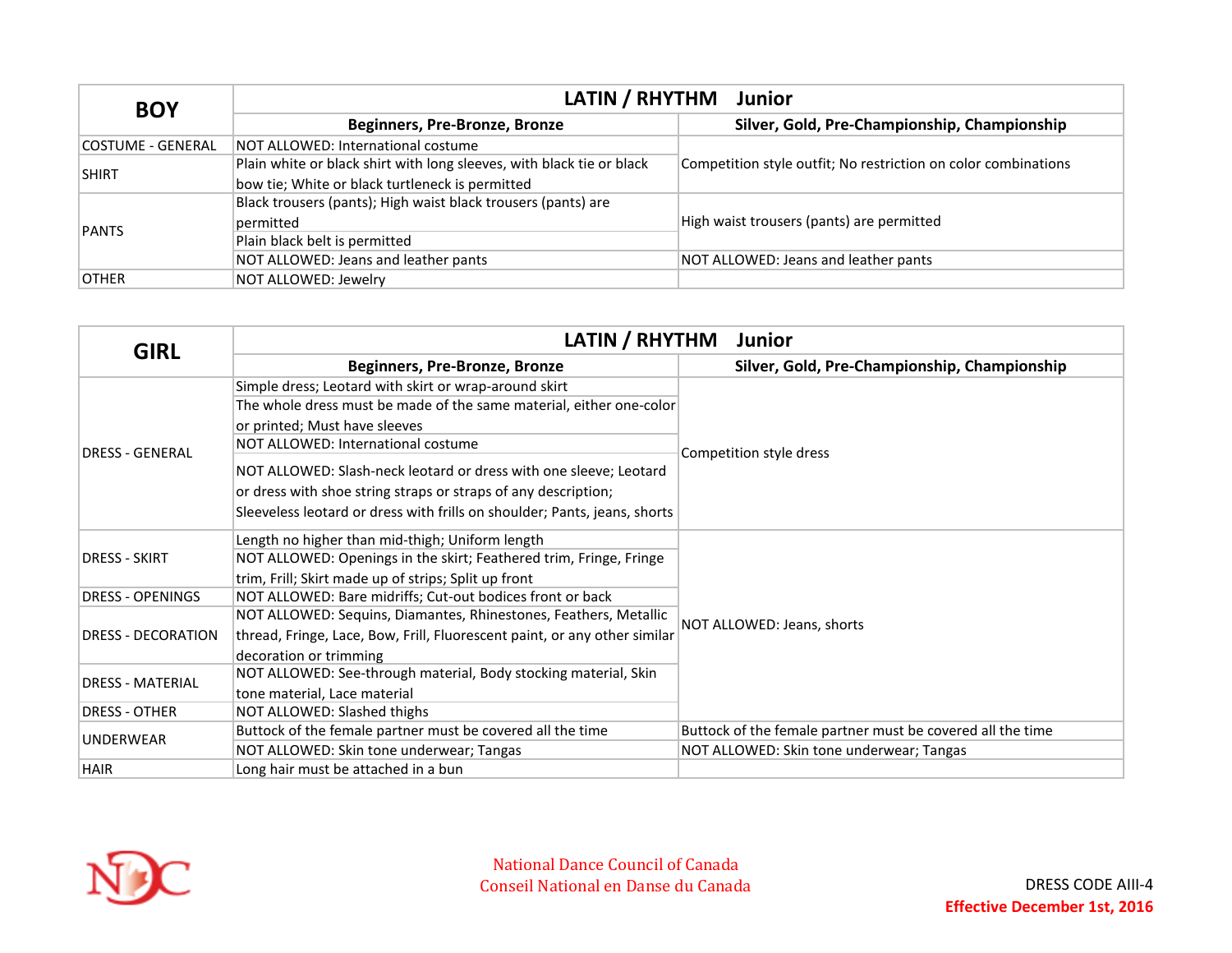| <b>GENTLEMAN</b>  | BALLROOM / SMOOTH 16 Years Old and Over       |                                                   |                                                                                                                                                          |
|-------------------|-----------------------------------------------|---------------------------------------------------|----------------------------------------------------------------------------------------------------------------------------------------------------------|
|                   | Beginners, Pre-Bronze, Bronze                 | Silver, Gold, Pre-Championship                    | Championship                                                                                                                                             |
| COSTUME - GENERAL | NOT ALLOWED: International costume            | Black tail suit with white shirt, with white bow  |                                                                                                                                                          |
| <b>SHIRT</b>      | Plain white or black shirt with long sleeves, |                                                   | tie; Black suit, with white shirt, with black bow  Black tail suit with white shirt, with white bow<br>tie; Black suit, with white shirt, with black bow |
|                   | with black tie or black bow tie               | tie or black tie; Black jacket without sleeves is |                                                                                                                                                          |
| PANTS             | Suitable black trousers (pants)               | permitted, with black or white shirt, with long   | tie or black tie                                                                                                                                         |
|                   | Plain black belt is permitted                 |                                                   |                                                                                                                                                          |
|                   | NOT ALLOWED: Jeans and leather pants          | sleeves, with black bow tie or black tie          |                                                                                                                                                          |

| <b>LADY</b>               | BALLROOM / SMOOTH 16 Years Old and Over         |                                                            |  |  |
|---------------------------|-------------------------------------------------|------------------------------------------------------------|--|--|
|                           | Beginners, Pre-Bronze, Bronze                   | Silver, Gold, Pre-Championship & Championship              |  |  |
|                           | Afternoon dress; Skirt and blouse; Leotard with |                                                            |  |  |
| <b>DRESS - GENERAL</b>    | skirt or wrap-around skirt                      |                                                            |  |  |
|                           | NOT ALLOWED: International costume              |                                                            |  |  |
|                           | NOT ALLOWED: Pants, jeans, shorts               |                                                            |  |  |
|                           | Length between knee and mid-calf                |                                                            |  |  |
| <b>DRESS - SKIRT</b>      | NOT ALLOWED: Openings in the front, side or     | Competition style dress                                    |  |  |
|                           | back                                            |                                                            |  |  |
|                           | Cut at the back must not be lower than the      |                                                            |  |  |
| <b>DRESS - OPENINGS</b>   | waist; Sides and breast area must be covered    |                                                            |  |  |
|                           |                                                 |                                                            |  |  |
|                           | NOT ALLOWED: Sequins, Diamantes,                |                                                            |  |  |
| <b>DRESS - DECORATION</b> | Rhinestones, Feathers, Metallic thread, Fringe, |                                                            |  |  |
|                           | or any other similar decoration or trimming     |                                                            |  |  |
|                           |                                                 |                                                            |  |  |
| <b>DRESS - MATERIAL</b>   | NOT ALLOWED: Body stocking material, Skin       |                                                            |  |  |
|                           | tone material, Lace material                    |                                                            |  |  |
|                           | Buttock of the female partner must be covered   | Buttock of the female partner must be covered all the time |  |  |
| <b>UNDERWEAR</b>          | all the time                                    |                                                            |  |  |
|                           | NOT ALLOWED: Tangas                             | NOT ALLOWED: Tangas                                        |  |  |